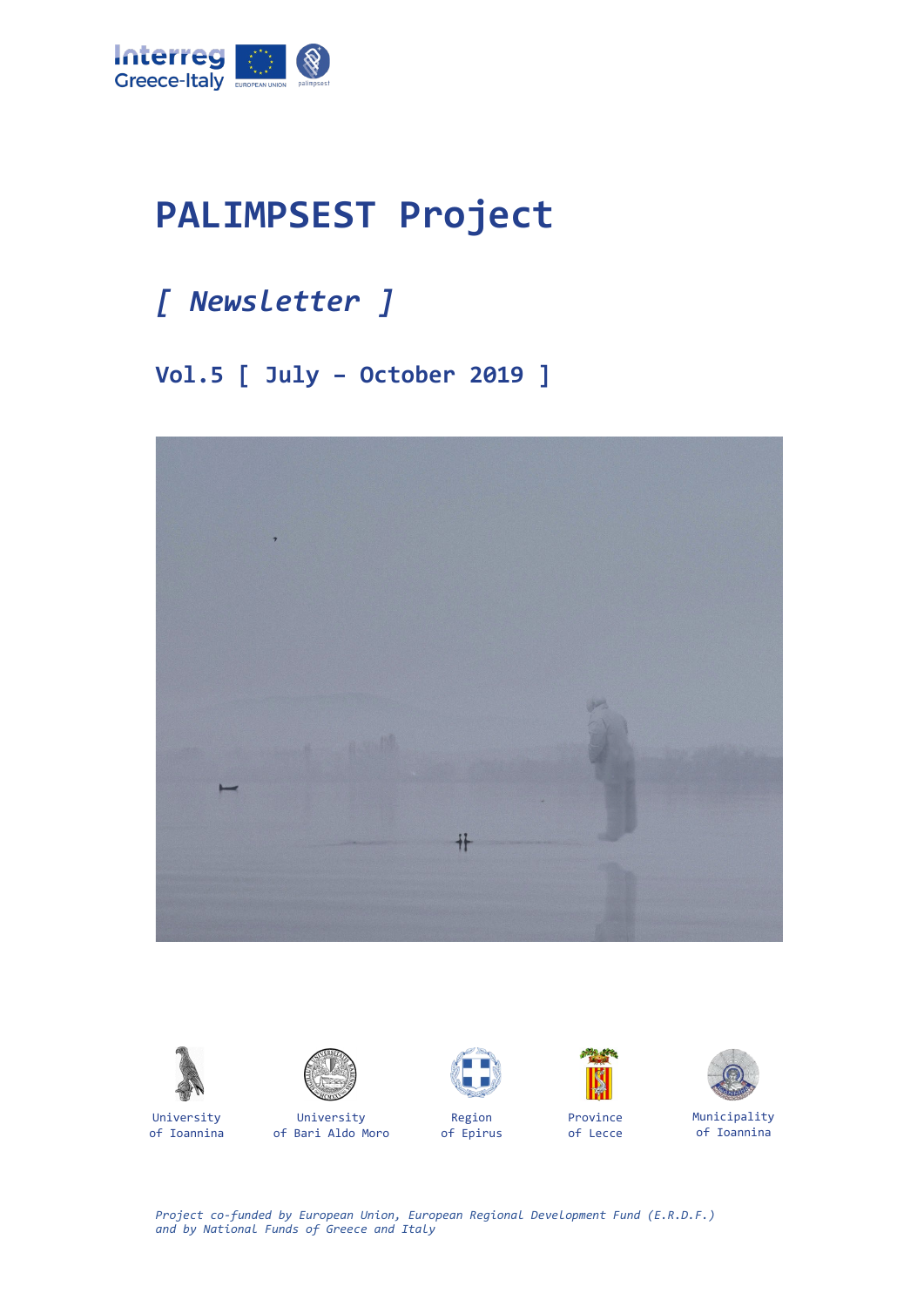

## **About PALIMPSEST**

Our project will develop an interactive, open-air museum experience in urban spaces. PALIMPSEST aims to restore lost layers of the city's past, and thus, revitalize urban spaces and attract high quality tourism.

The project attempts to discuss the urban palimpsest as it is constructed by oral history and revived by art and culture as an open and progressive process, which involves many actors and takes place at the urban public space, configuring a new collective and participatory way to address culture and incite artistic creation.

PALIMPSEST addresses the common challenge of promoting tourism in less-developed areas, by animating the urban public space and recuperating cultural heritage assets through bottom-up, participatory procedures and artistic interventions that as a result create new cultural assets. It does so by developing an in-situ, localized archive of story-telling assets, which leads to an interactive, immaterial, open-air Museum experience in the urban space of the city, with the involvement of artists selected through an art competition.

PALIMSPEST aims to transform the urban public space's experience to a museistic, story-telling, interactive, thematic condition, which will revive the city and attract high quality tourism and at the same time it aspires to test in practice the way digital technologies affect and distort typical dipoles such as the author-audience, but also categories and typologies such as the museum and invite us to rethink their structure and characteristics.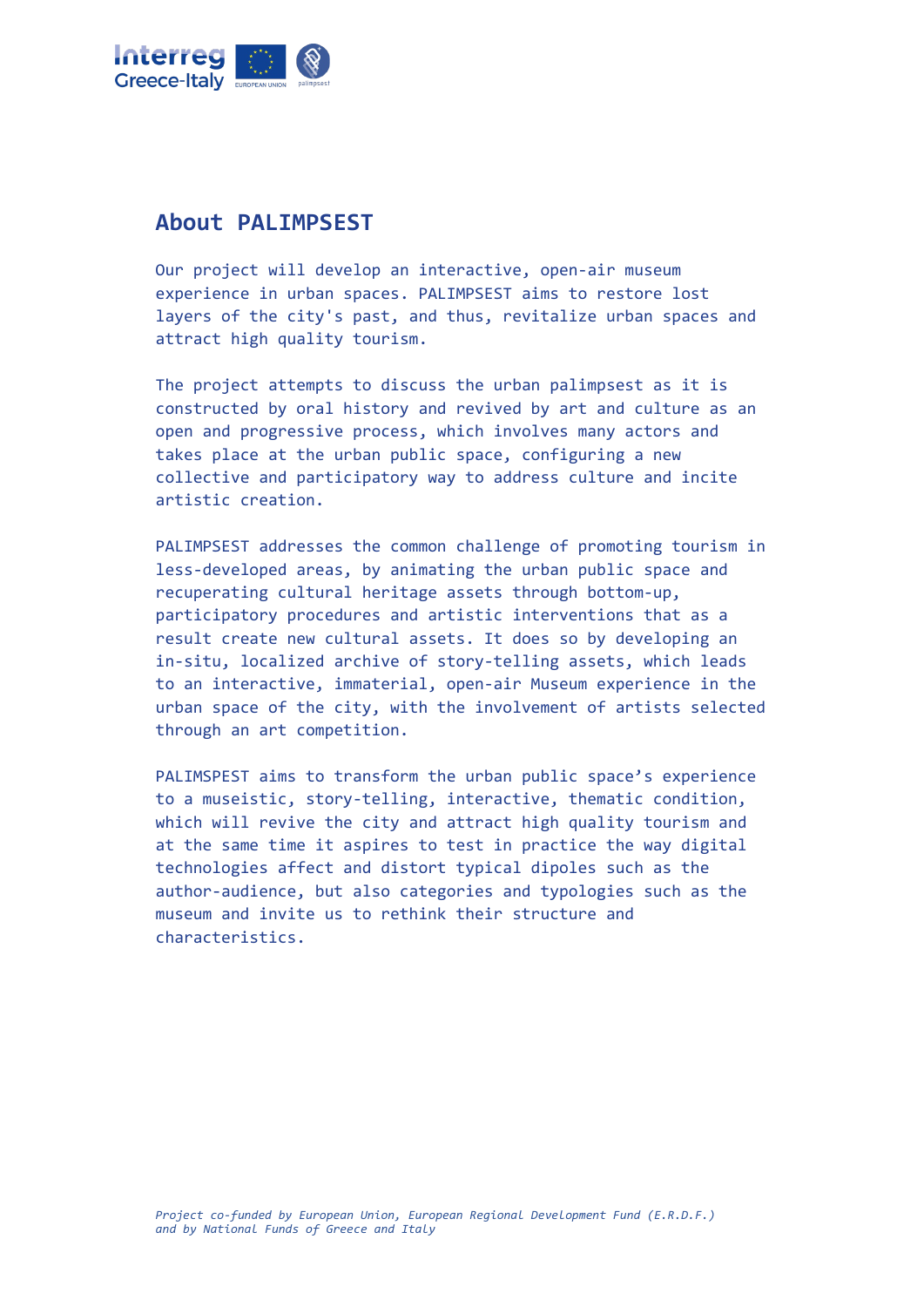



**Name University of the Aegean Summer School**

**Place** Naxos, Greece

**Date** 08 – 21.07.2019

George Manis (Ass. Prof. UoI), member of the PALIMPSEST Team, represented the PALIMPSEST Project at the Summer School "Insularity, Education and Sustainable Growth: Theory, Methods and Techniques - INNOVIS 2019" in Naxos, Greece. The Summer School organized by the School of Social Sciences, Department of Geography, University of the Aegean and the Hellenic Geographical Society, took place from 8 to 21 July 2019. The school's subject was Regional Development and the geography of innovation in Greece's Island Regions.

Mr Manis presented the principal concepts that have driven the project and those that were re-assessed through the progression of its implementation. PALIMPSEST, is a test-bed for theories and concepts with diverse origins, joined and blended together. It draws concepts and approaches from urban studies, museology, art and art theory, archiving, history cultural and media studies, informatics and digital cultural heritage, performance and staging and it is based in combinations and interactions. Methodologically PALIMPSEST is a hybrid; of different fields, of distinct categories, of diverse typologies.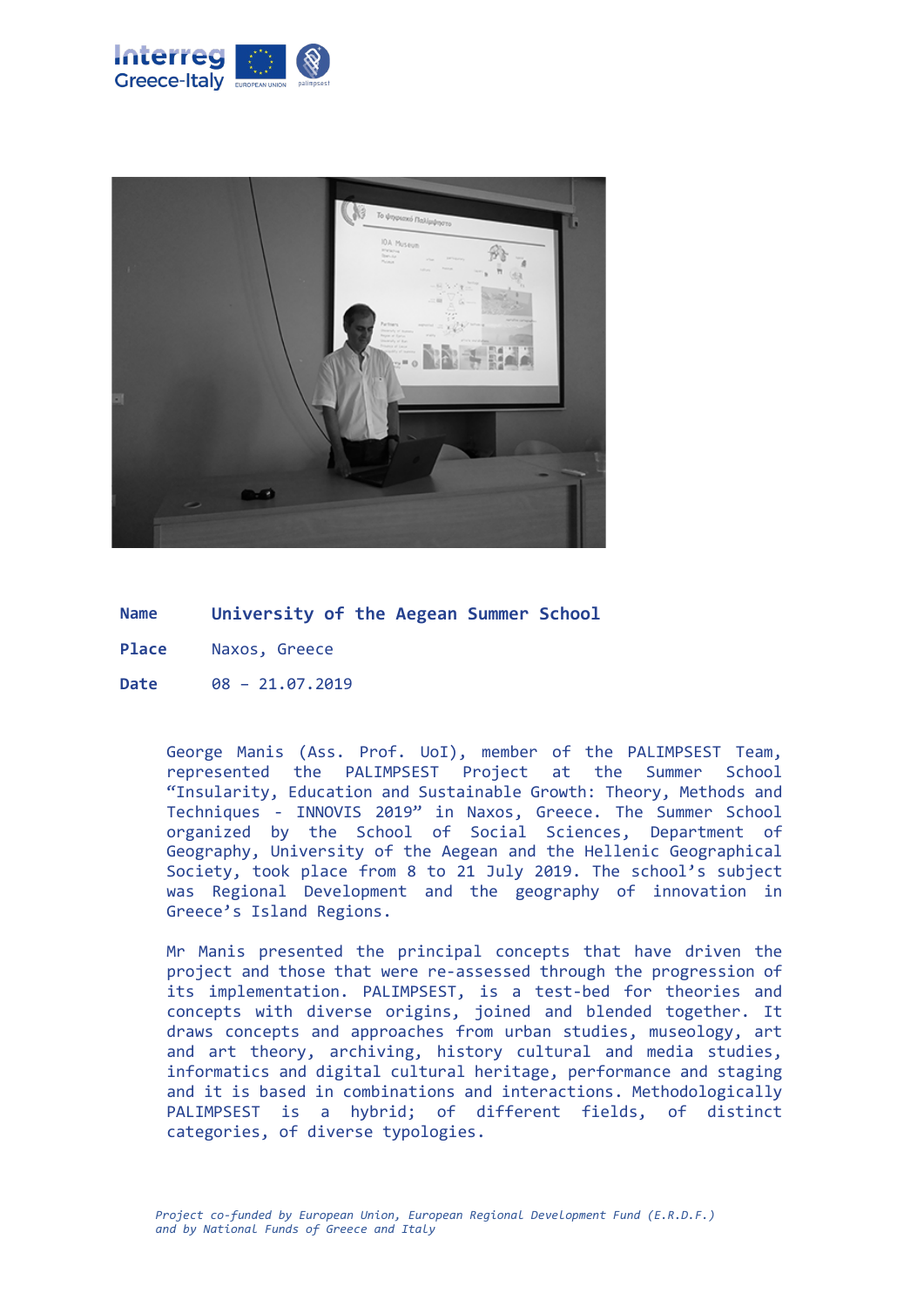

Therefore, although its methodology is constantly being elaborated and reconsidered it is arduous and impractical to present as is habitually done in predefined, hierarchical, controlled projects. The project is also a hybrid of top-down traditional organization and bottom-up, participatory approaches. Therefore, during its implementation and because of the genuine and profound interaction with agents and actors, exterior to the project, the methodology is continuously reviewed and re-adapted.



**Name Interreg Volunteering Youth**

- **Place** Ioannina, Greece
- **Date** 08.2019

The PALIMPSEST team has grown! Through the Interreg Volunteer Youth (IVY) Initiative, 4 volunteers, from different disciplinary backgrounds have joined our project, helping its implementation.

Eva and Stella are undergraduate students in the Department of Plastic Arts and Art Sciences, University of Ioannina and their main activities in the projects are related to the Arts and working with the elderly. Matoula is an undergraduate student in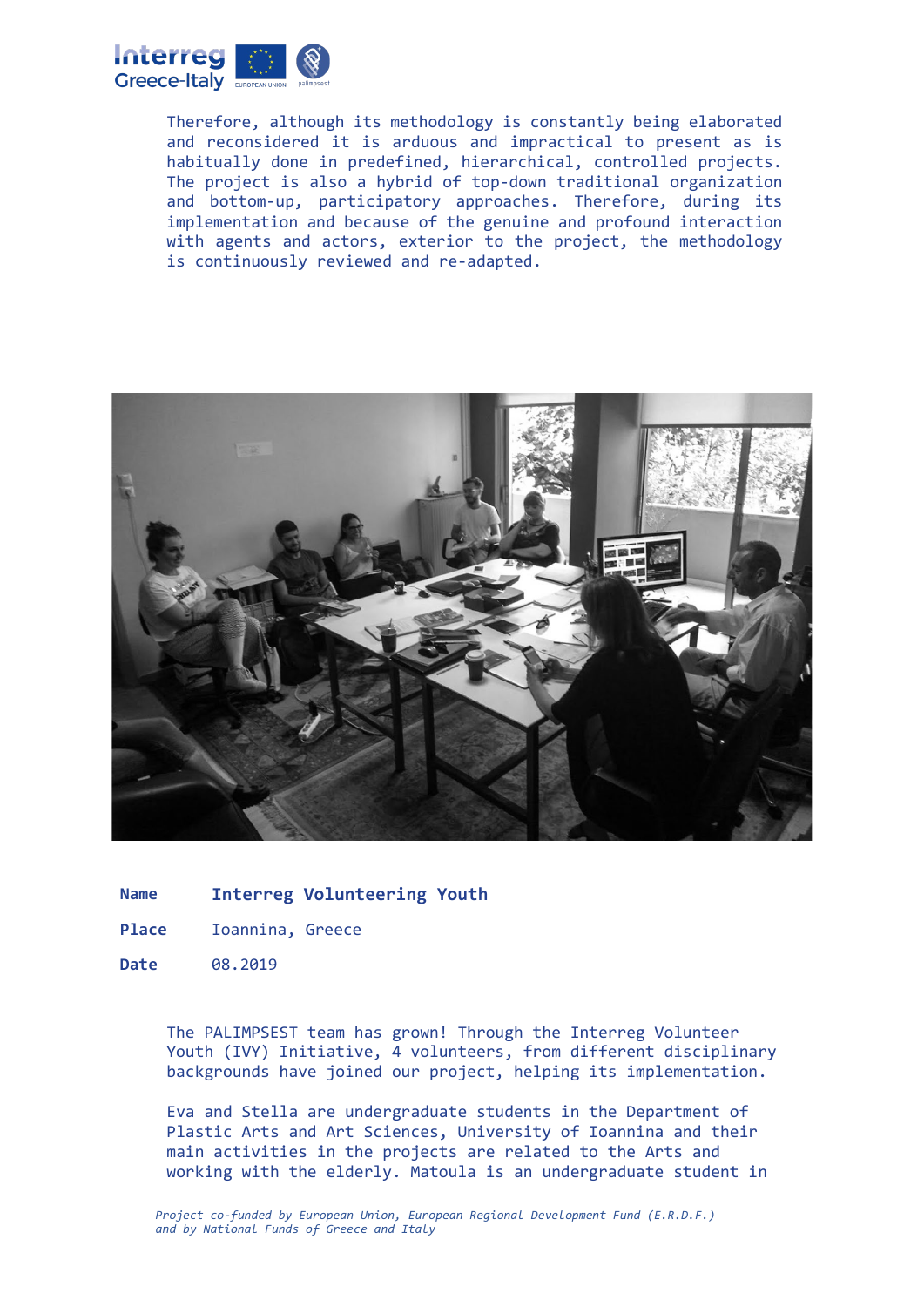

the Department of Architecture, University of Ioannina, and her activities within the project focus on working with the elderly as well as the engineering and constructing aspect of the project's implementation. Last but not least Ilias is a postgraduate student in the Department of Computer Science and Engineering, University of Ioannina, and his main scope, along with working with the elderly citizens, is to help with the website, software or related infrastructure development.

Interreg Volunteer Youth Initiative aims at involving young European volunteers to support, promote and report the concrete achievements of cross-border, transnational or interregional programmes and related projects, as well as generally promote European Territorial Cooperation and related values such as solidarity.

IVY is an opportunity to young people throughout Europe to provide a new point of view and a fresh perspective to organizations that for the general public seem close, inaccessible and stiff, and why not to reverse this belief. Also, by involving young and engaged Europeans, they are familiarized with Interreg and the many benefits of collaboration among EU internal borders, promoting cooperation across European borders and fostering related values such as solidarity.

Through IVY young volunteers can learned what EU does to support local communities, and give them the opportunity to have a lifetime experience.

We are sure that more young volunteers should be informed and participate, as through this unforgettable adventure they will experience what European solidarity means as well as widen their horizons, learn new things, meet new people and further develop their skills.



*Project co-funded by European Union, European Regional Development Fund (E.R.D.F.) and by National Funds of Greece and Italy*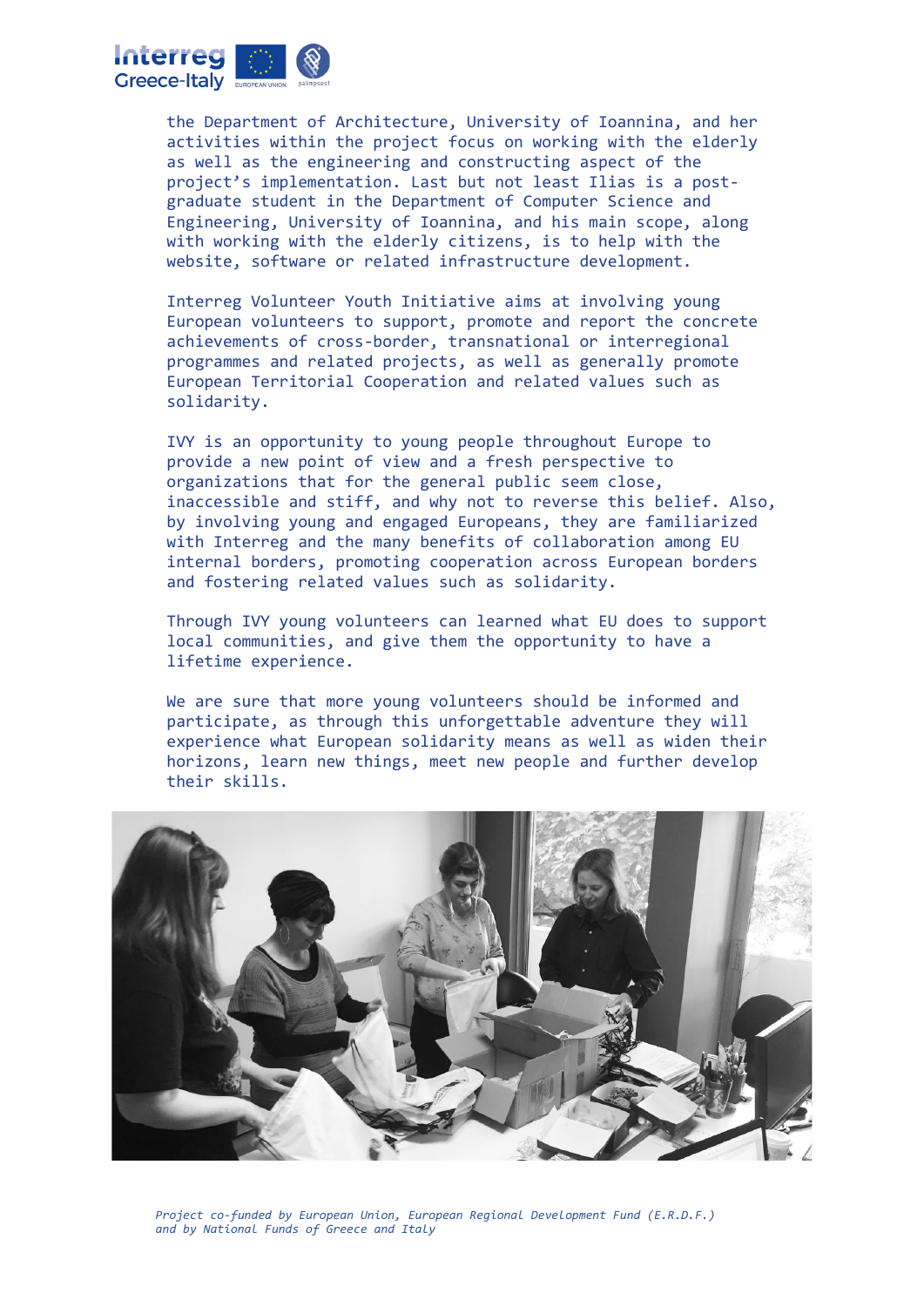

**Name 3rd Panhellenic Conference EuroMed 2019**

**Place** Athens, Greece

**Date** 25 – 26 - 27.09.2019

Polyxeni Mantzou (Prof. DUTh) represented the project at the 3rd Panhellenic Conference-EuroMed 2019 on Digital Cultural Heritage. The Conference, under the auspices of His Excellency the President of the Hellenic Republic Mr Prokopios Pavlopoulos and His All-Holiness the Ecumenical Patriarch Bartholomew I, was organized by the Technological University of Cyprus, the University of West Attica and Diktio Perevvia and took place on 25-26-27 September in the University of West Attica's Conference Center.

The presentation was focused on the digitization of Cultural Heritage and was followed by an overview of the PALIMPSEST as a case study and its theoretical background as well as a demonstration of the partnership and the open challenges of the various phases.

The main focus was on the relationship between digitization, representation, reproduction and ultimately new cultural production. The importance of preserving cultural heritage, ensuring its sustainability and the need for documentation makes digitization a necessary and widespread process.

However, the existence of many different parameters that determine the process of digitization has a condition of interpretation in any attempt to make a digital copy. The very intangible nature of digital itself is characterized, inter alia, by variability, multimodality, multiplicity and adaptability. Digital cultural heritage inherits the characteristics of the binary code and becomes flexible, transformable and immaterial, responsive, participatory, and multisensorial, securing in this way its preservation and sustainability.

For a further examination of the matter PALIMPSEST project was used. The project attempts to discuss the urban palimpsest as it is constructed by oral history and revived by art and culture as an open and progressive process, which involves many actors and takes place at the urban public space, configuring a new collective and participatory way to address culture and incite artistic creation.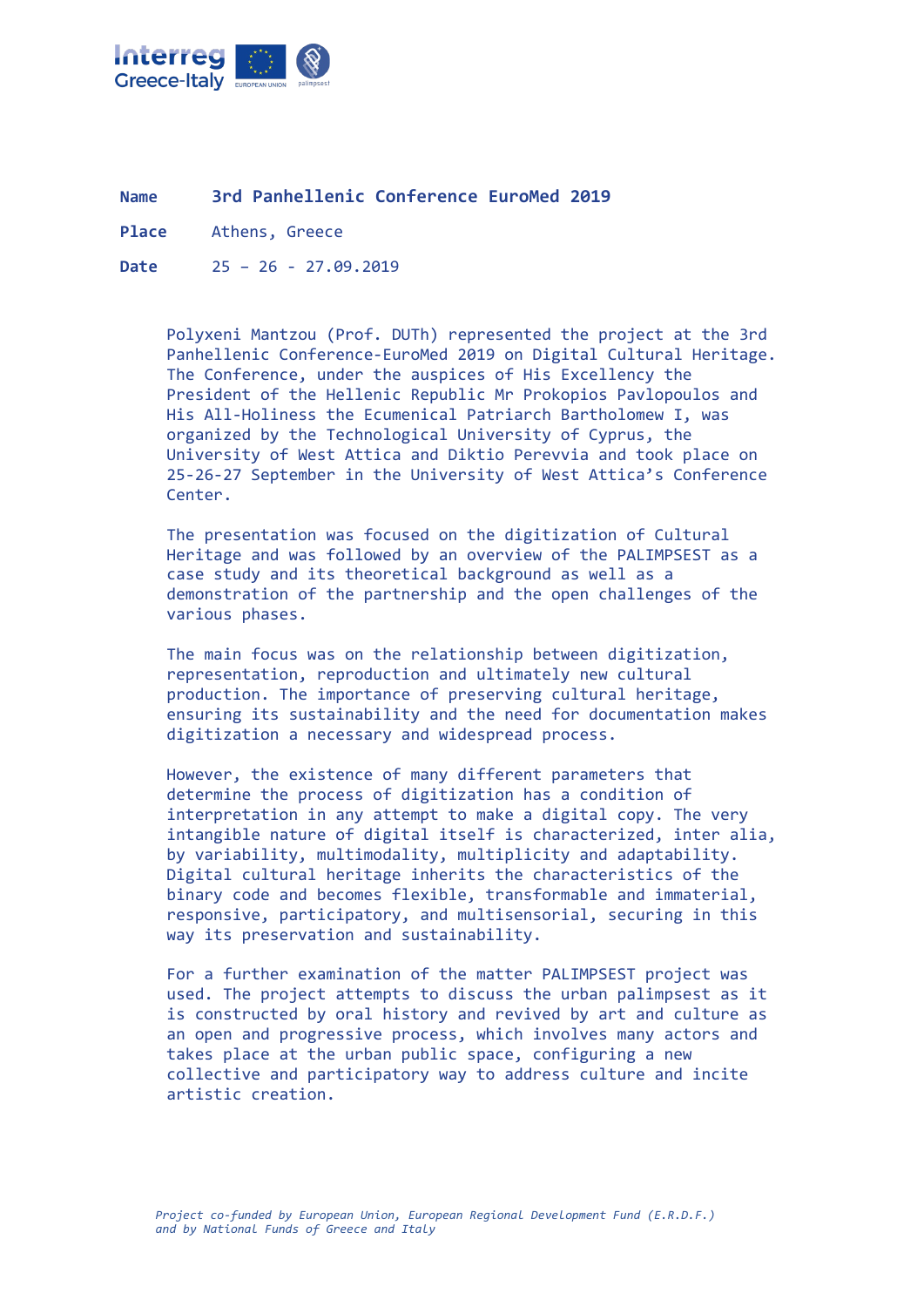



**Name Dramatization Workshops**

**Place** Ioannina, Greece

**Date** 10 – 11.2019

These series of workshops for school students were held with great excitement and attendance. Around 200 students from 6 different schools of Ioannina took part in the workshops, which were about dramatization, acting and staging performances, as the students were able, with the help and the guidance of the team members, to work creatively in order to make their grandparents' stories come to life and also to learn by applying the instructions about narrating a story, expression through theater as well as creating their very own props for their performance. The workshops kicked off in October and concluded with the Project's Info-day in November.

An important benefit from the workshops was the implication and engagement of the students with the project and its implementation. Through these actions student become familiar with the project and its aims and they also become the project's curator and trustee.